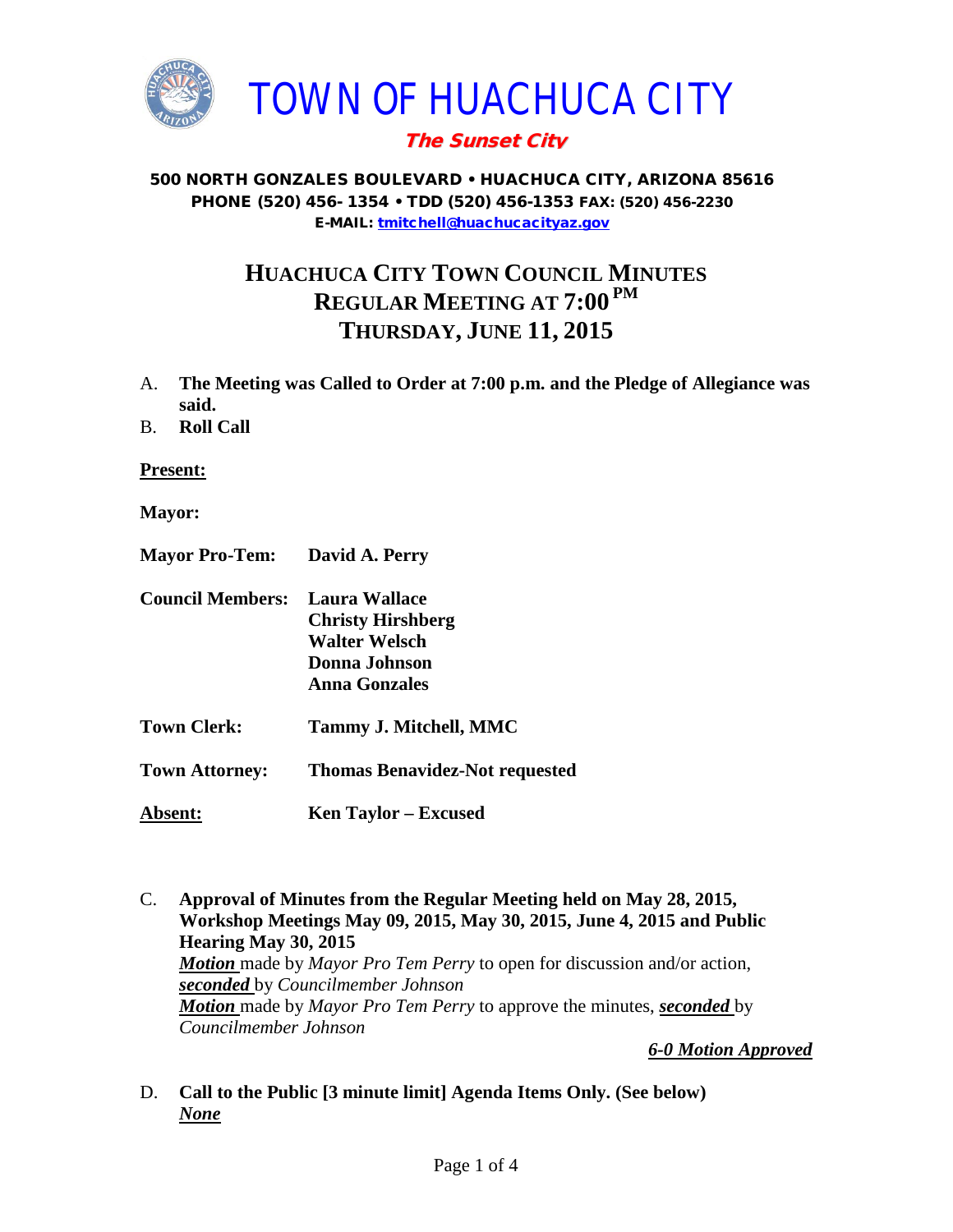### E. **Reports by Council Members and Officers**

- 1. *Councilmember Welsch - Library/Senior Center***-** Councilmember Welsch reported that the summer reading program at the Library "Every Hero Has A Story" is in full swing with over 70 children enrolled. The Library will also have special guest and entertainment for the children. They had a patron bring in 9 brand new, popular Young Adult books as a donation and plans to bring in more.
- 2. *Councilmember Gonzales***–** *Planning and Zoning-* Councilmember Gonzales stated the P&Z did not have a quorum on Wednesday but the two that were in attendance got to speak with Dr. Johnson and discuss some background on the problems and how to start working on the codes for the trailers.
- 3. *Councilmember Wallace* **–** *Parks and Recreation***-**Councilmember Wallace reported that we have an opening on the Parks & Rec's Board if anyone is interested. We are also starting to discuss the  $4<sup>th</sup>$  of July if anyone has some input.
- 4. *Councilmember Johnson – Public Safety-*.Has nothing at this time.
- 5. *Mayor Pro Tem Perry Public Works-* Mayor Pro Tem Perry reported we have a very detailed report from Public Works if anyone would like to see it. Mayor Pro Tem Perry stated a local business is going out of business and we have an opportunity to purchase two Public Works wok trucks. We did not make this agenda and he is selling first come first serve. The total is about \$18,000 for both of them. They are in great shape and all outfitted for our use and our mechanic checked them out. These two trucks are less than \$10,000.00 a piece and within the scope of the Town Clerks discretion with a payment plan. Mayor Pro Tem Perry stated the land fill is going along. We will need to replace one of our blades. We have fixed these blades over and over, but now we will have to replace it. There were a complaint about the dust problem and we have come up with a plan to have the water truck follow the scrapper and attempt to keep the dust down.
- 6. *Councilmember Hirshberg***–** *Finance-*.Councilmember Hirshberg stated we have a couple of budget meetings and will have a few more.
- 7. *Mayor Taylor-*Mayo*r* Taylor stated.
- 8. *Tammy Mitchell – Town Clerk's Report-*Clerk Mitchell stated she had nothing at this time.

### F. **Unfinished Business:**

1. **Discussion and/or Action [Mayor Taylor]: Adopting Regulations and Fees for Municipalities Facilities.**

*Motion* made by *Mayor Pro Tem Perry* to postpone the item to the next meeting, *seconded* by *Councilmember Johnson*

*6-0 Motion Approved*

### G. **New Business**

1. **Discussion and/or Action [Mayor Taylor]: To Accept the IGA with the Arizona Department of Revenue**

*Motion* made by *Mayor Pro Tem Perry* to open for discussion and/or action, *seconded* by *Councilmember Johnson*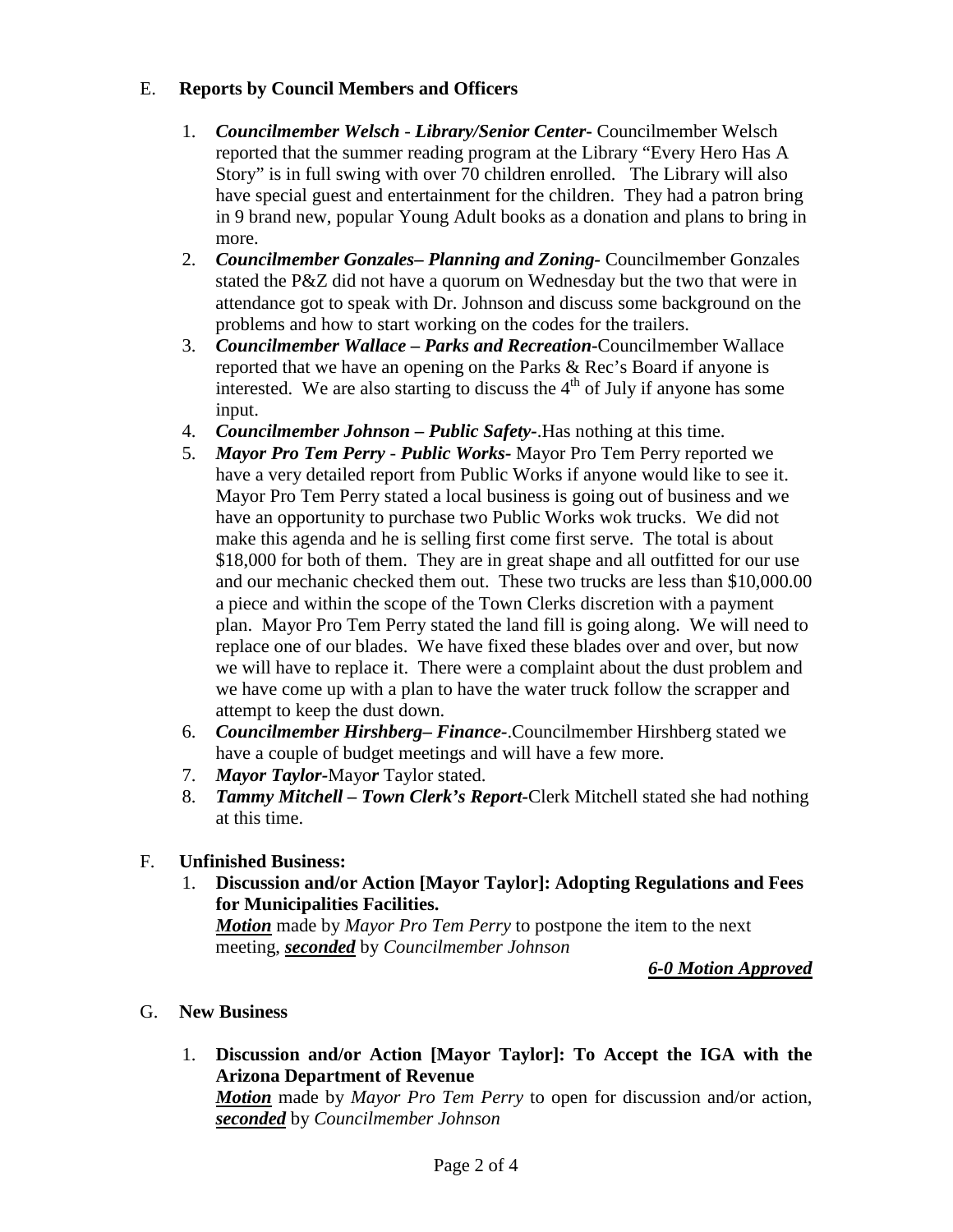*Motion* made by *Mayor Pro Tem Perry* to accept the IGA with the Arizona Department of Revenue, *seconded* by *Councilmember Wallace*

*6-0 Motion Approved*

H. **Payment Approval Report in the amount of \$81,270.76** *Motion* made by *Mayor Pro Tem Perry* to open for discussion and/or action, *seconded* by *Councilmember Hirshberg Motion* made by *Mayor Pro Tem Perry* to approve the payment report, *seconded* by *Councilmember Hirshberg*

*6-0 Motion Approved*

- I. **Call to the Public: [3 min. limit] ARS38-431-01 Public body may make an open call to the public during a public meeting, subject to reasonable time, place and manner restrictions, to allow individuals to address the public body on any issue within the jurisdiction of the public body. At the conclusion of an open call to the public, individual members of the public body may respond to criticism made by those who have addressed the public body, may ask staff to review a matter or may ask that a matter be put on a future agenda. However, members of the public body shall not discuss or take legal action on matters raised during an open call to the public unless the matters are properly noticed for discussion and legal action.**
	- 1. Jensen PA system not installed I can't hear it. When a citizen tells a councilmember not to attend a meeting – that is wrong.
	- 2. Jim Goad Letter sent out by Dr. Johnson identifying properties with code violation by Mr. Nerhan Motioned for Assistant Thies to stop and speak w/ me. I asked why a citation had not been written for a junk vehicle parked on McCray. Nothing was done; I would like to file a complaint against Officer Thies.
- J. **Discussion and/or Action [Town Clerk]: Items to be placed on the next agenda** 1. **Discussion and/or Action [Councilmember Johnson]: Town Attorney present at every meeting unless otherwise instructed.**

### K. **Adjournment (7:30 PM)**

*Motion* made by *Mayor Pro Tem Perry* to adjourn, *seconded* by *Councilmember Johnson*

*6-0 Motion Approved*

Approved by Mayor Taylor on June 25, 2015

Mayor Ken Taylor

Attest:

Town Clerk Tammy J. Mitchell, MMC